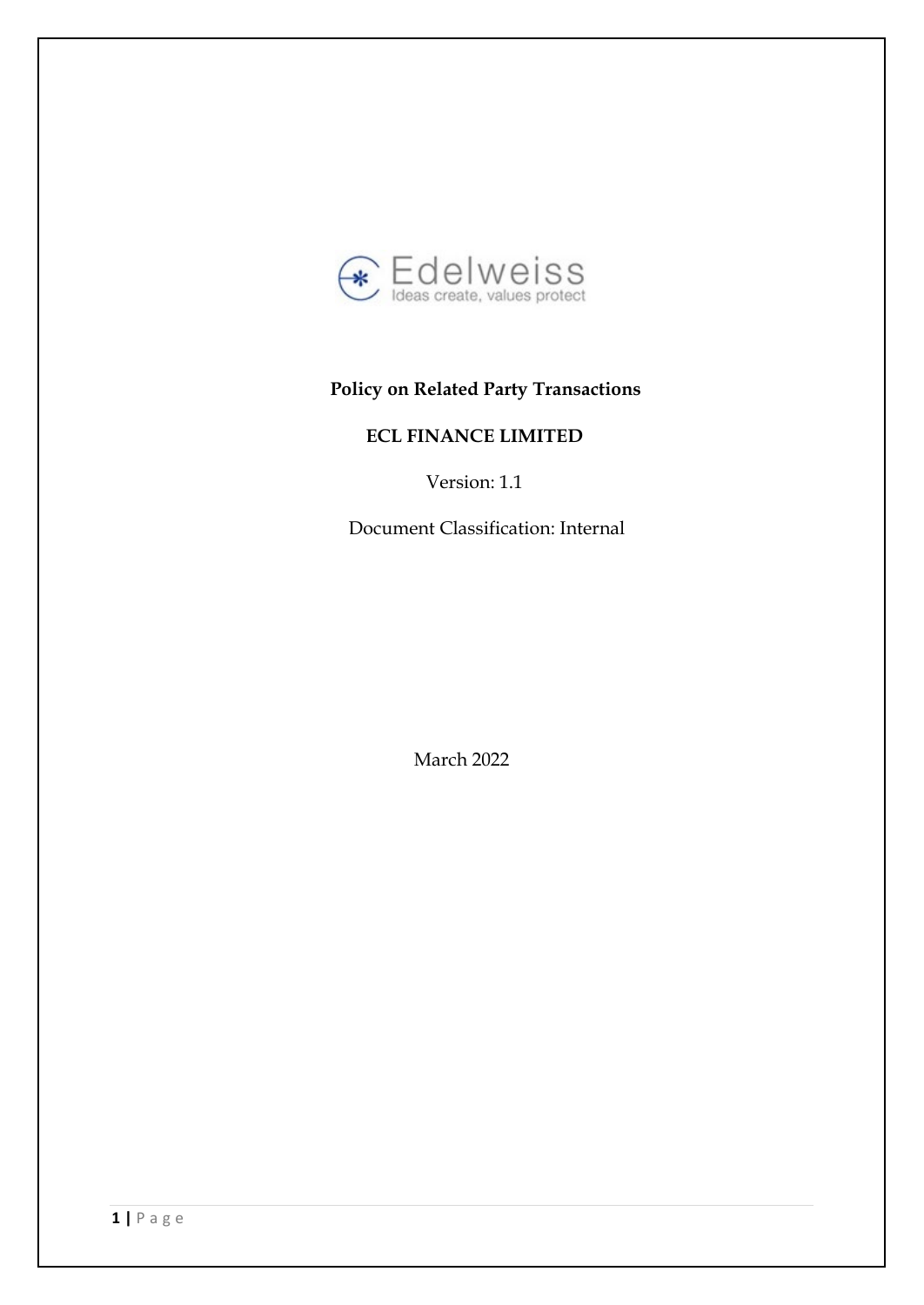## **Document Control**

| Document Name       | Policy on Related Party Transactions                |  |  |
|---------------------|-----------------------------------------------------|--|--|
|                     |                                                     |  |  |
| Abstract            | This document intends to ensure proper approval and |  |  |
|                     | reporting of the concerned transactions between the |  |  |
|                     | Company and its Related Parties.                    |  |  |
| Security            | Internal                                            |  |  |
| Classification      |                                                     |  |  |
| Location            | Applicable to all ECLF locations                    |  |  |
| Approver            | <b>Audit Committee</b>                              |  |  |
| <b>Policy Owner</b> | Finance and Accounts Team                           |  |  |

| Version | Modification<br>Date<br><b>MMM</b><br><b>DD</b><br><b>YYYY</b> | <b>Brief description</b>                         |
|---------|----------------------------------------------------------------|--------------------------------------------------|
| 1.0     | 23 March 2022                                                  | Approval of Policy on Related Party Transactions |
|         |                                                                | by Audit Committee of ECLF.                      |
|         |                                                                |                                                  |
|         |                                                                |                                                  |
|         |                                                                |                                                  |
|         |                                                                |                                                  |
|         |                                                                |                                                  |
|         |                                                                |                                                  |

| Distribution list |  |  |
|-------------------|--|--|
|                   |  |  |
|                   |  |  |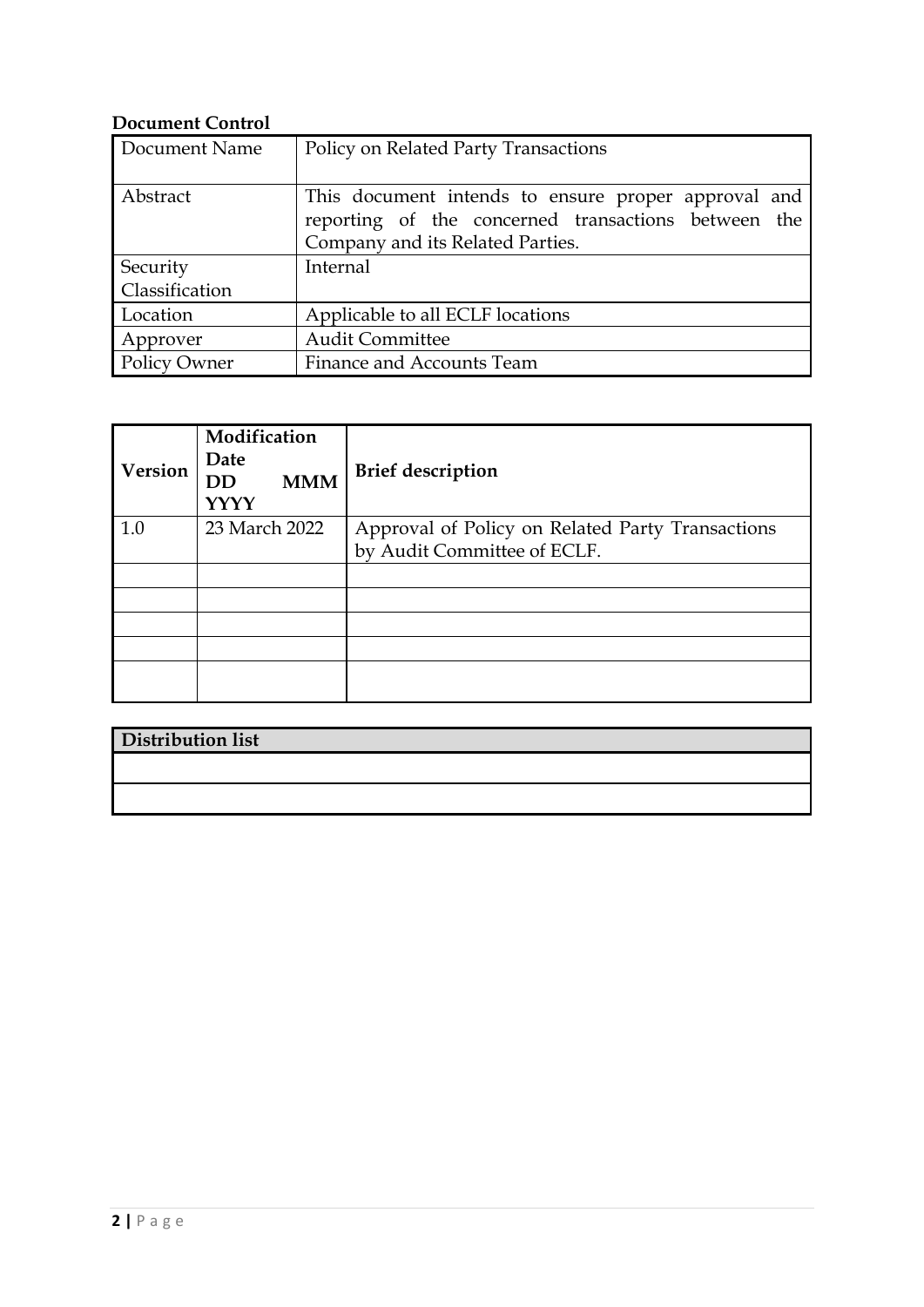## **Table of Contents**

| Sr. No           | <b>Particulars</b>                                             |
|------------------|----------------------------------------------------------------|
| 1.               | Scope and Purpose                                              |
| $\overline{2}$ . | Interpretations                                                |
| 3                | Definitions                                                    |
| 4.               | Identification of Related Party and Related Party Transactions |
| 5.               | Approval and review of Related Party Transactions              |
| 6.               | Related Party Transactions not approved under the Policy       |
| 7.               | <b>Disclosures</b>                                             |
| 8.               | Policy Review                                                  |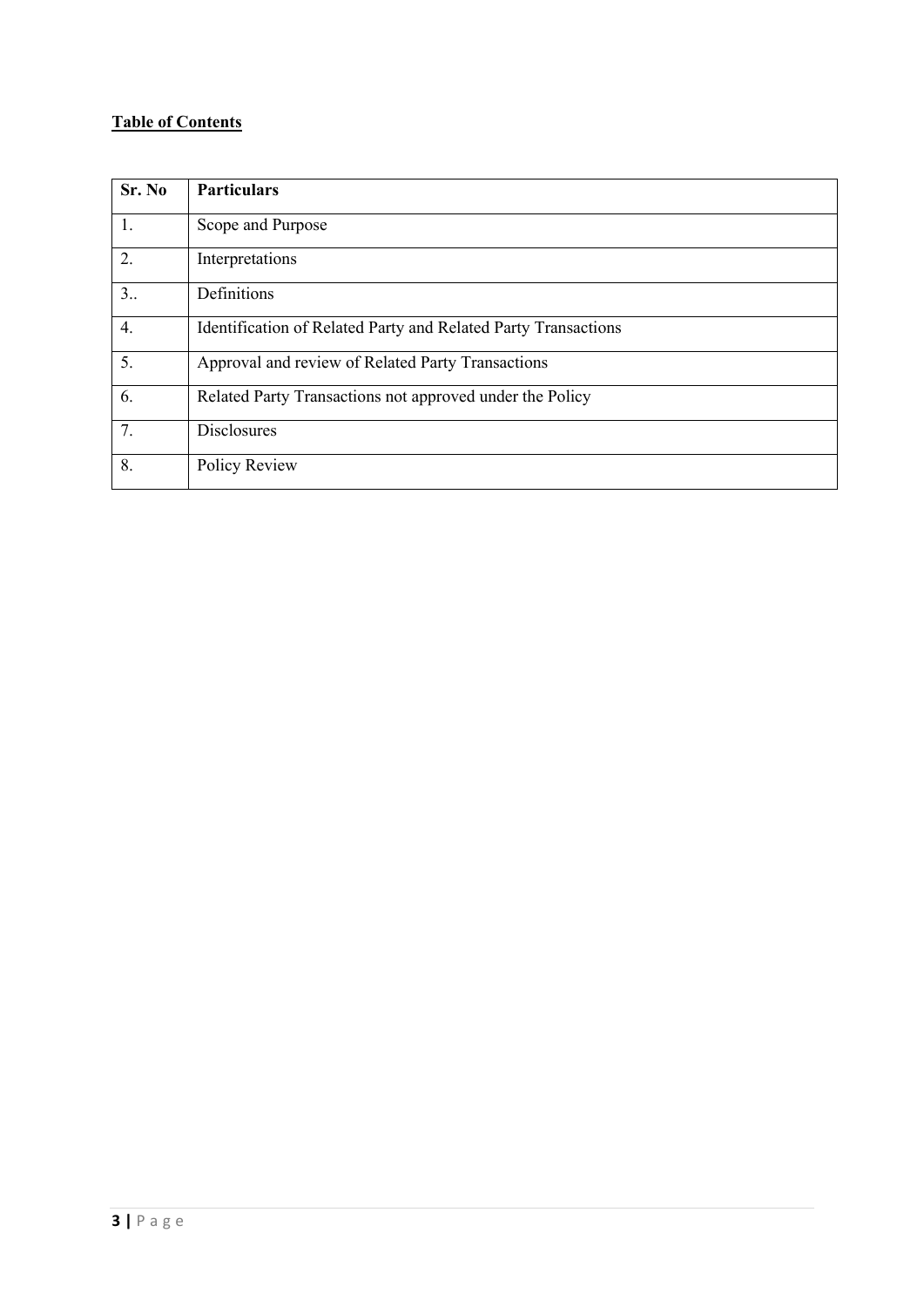#### **1. Scope and Purpose:**

The Companies Act, 2013 (the Act), the rules framed thereunder as well as Regulation 23 of the Securities and Exchange Board of India (Listing Obligations and Disclosure Requirements) Regulations, 2015 (Listing Regulations), contain detailed provisions relating to Related Party Transactions.

This Policy on Related Party Transactions (**Policy**) has been framed as per the requirements of the Regulation 23 of Listing Regulations and is intended to ensure proper approval and reporting of the concerned transactions between the Company and its Related Parties.

#### **2. Interpretations**

'Applicable Law' includes (a) the Companies Act, 2013 (the Act) including Companies (Amendment) Act, 2017 and rules made thereunder; (b) the Securities and Exchange Board of India (Listing Obligations and Disclosure Requirements) Regulations, 2015 (Listing Regulations); (c) Indian Accounting Standards; and (d) any other statute, law, standards, regulations, or other governmental instruction relating to Related Party Transactions.

#### **3. Definitions**

a) "Related Party" shall mean a person or entity that is related to the company as defined under Section 2(76) of the Companies Act, 2013 or under Regulation 2. (1) (zb) of the SEBI Listing Regulations or under Indian Accounting Standards 24 (Ind AS 24) - Related Party Disclosures, as may be amended from time to time.

b) "Related Party Transaction" shall mean all transactions as per Regulation 2 (1) (zc) of the SEBI Listing Regulations as may be amended from time to time.

Further, under Ind AS 24 a related party transaction is a transfer of resources, services or obligations between a company and a related party, regardless of whether a price is charged.

c) "Material transaction" shall have the same meaning as given to 'a transaction with a related party shall be considered material' under the SEBI Listing Regulations, as may be amended from time to time. A transaction with a related party shall be considered material if the transaction(s) to be entered into individually or taken together with previous transactions during a financial year, exceeds rupees one thousand crore or ten per cent of the annual consolidated turnover of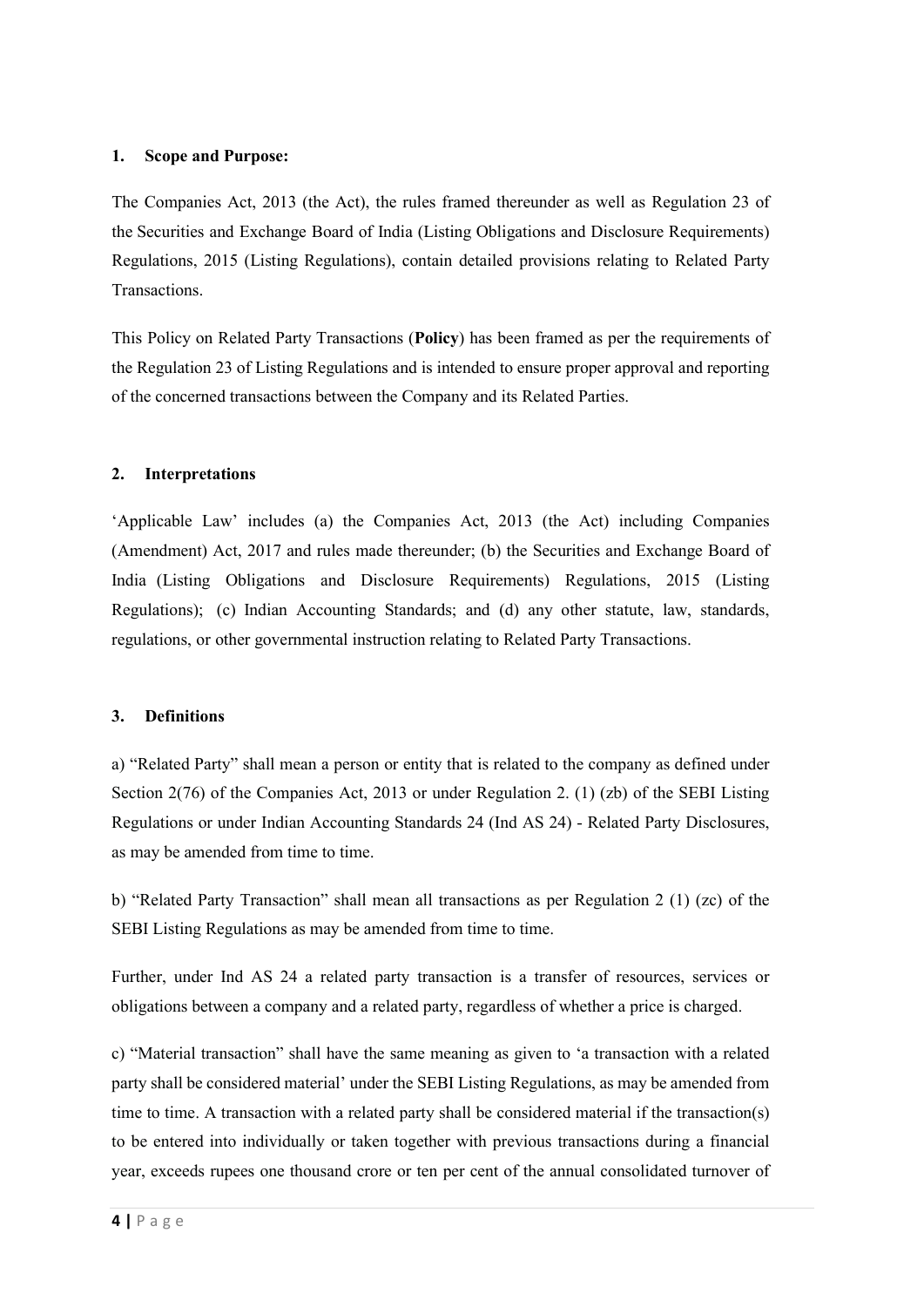the listed entity as per the last audited financial statements of the listed entity, whichever is lower. Provided that, a transaction involving payments made to a Related Party with respect to brand usage or royalty shall be considered material if the transaction(s) to be entered into individually or taken together with previous transactions during a financial year, exceed five percent of the Annual Consolidated Turnover of the Company as per the last audited financial statements of the Company.

(d) "Material Modifications" shall mean any modifications in the terms and conditions as mentioned in the agreement related to material transactions (material transaction as defined in point c).

(e) "Arm's length Transaction" shall mean those transaction to be entered by the Company on terms that are comparable to those that would be entered with unrelated parties

(f) "Ordinary Course of business" shall mean the usual transactions, customs and practices of the business of the Company and would include activities to be carried out incidental to or to facilitate the business of the Company and is usual or customary to the Company.

### **4. Identification of Related Party and Related Party Transactions**

Each Related Party shall be identified as prescribed under Section 2(76) of the Act read with the Rules framed there under, Regulation 2(1) (zb) of the SEBI Listing Regulations and Ind AS 24, as amended from time to time. by the Company's Secretarial department at regular intervals and reviewed atleast on an annual basis.

The Company has a framework (Annexure 1) for identification of related party transactions in accordance with Section 188 (Related party transactions) of the Act and Rules framed thereunder, and Regulation 2(1) (zc) of the SEBI Listing Regulations and Ind AS 24. The Company determines whether the transaction is in the ordinary course of business and at arm's length basis and for this purpose, the Company may seek external professional opinion, if necessary.

The Secretarial department of the Company needs to inform any change in the list of Related Parties to the other respective departments of the Company to identify the Related Party Transactions.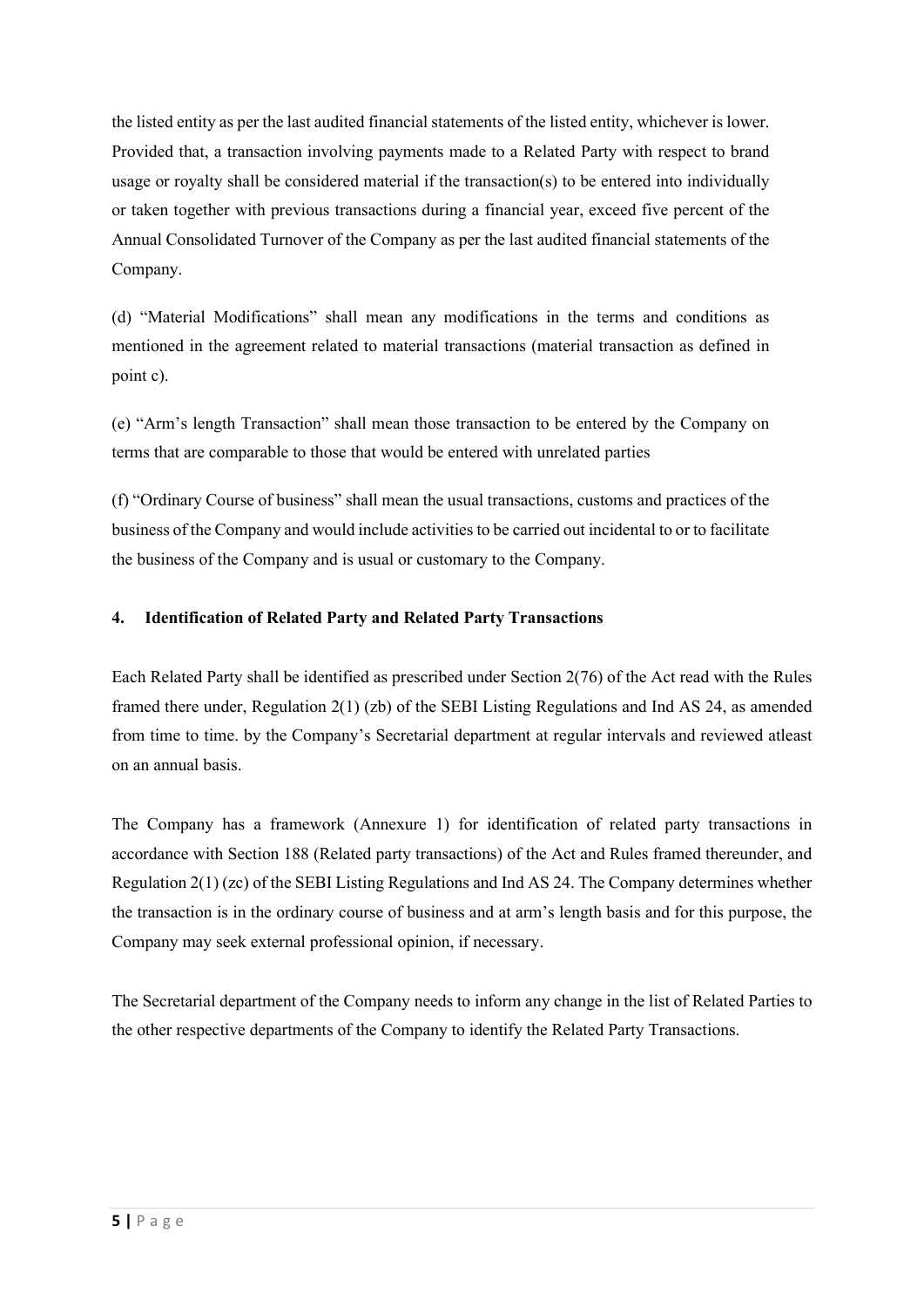### **5. Approval and review of Related Party Transactions**

### **A. Under the Listing Regulations;**

(i) All Related Party Transactions and subsequent material modifications changes require for prior approval by the Audit Committee in accordance with this Policy.

Provided that only those members of the audit committee, who are independent directors, shall approve related party transactions.

- (ii) Where the need for related party transaction cannot be foreseen and the details thereof are not available, the Audit Committee may grant omnibus approval for such transactions subject to their value not exceeding rupees one crore per transaction. Actual transactions entered shall also be reported to the Audit Committee on a quarterly basis.
- (iii) Information to be reviewed by the Audit Committee for approval of RPTs

The Company shall provide the following information, for review of the audit committee for approval of a proposed RPT:

- Type, material terms and particulars of the proposed transaction.
- Name of the related party and its relationship with the Company or its subsidiary, including nature of its concern or interest (financial or otherwise);
- Tenure of the proposed transaction (particular tenure shall be specified);
- Value of the proposed transaction;
- The percentage of the listed entity's annual consolidated turnover, for the immediately preceding financial year, that is represented by the value of the proposed transaction (and for a RPT involving a subsidiary, such percentage calculated on the basis of the subsidiary's annual turnover on a standalone basis shall be additionally provided);
- If the transaction relates to any loans, inter-corporate deposits, advances or investments made or given by the listed entity or its subsidiary:
	- o where any financial indebtedness is incurred to make or give loans, inter-corporate deposits, advances, or investments,
		- a. nature of indebtedness;
		- b. tenure;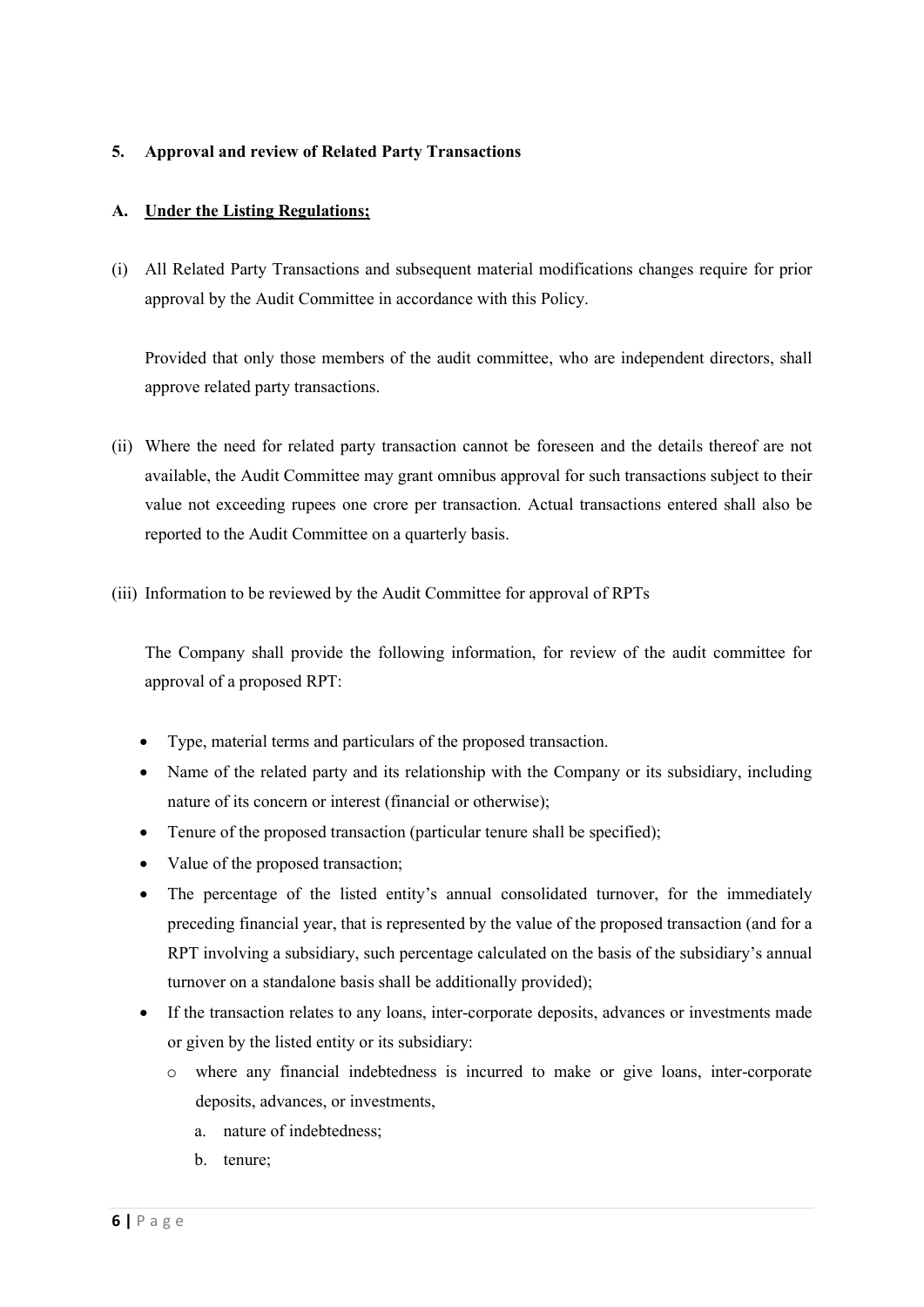- o applicable terms, including covenants, tenure, interest rate and repayment schedule, whether secured or unsecured; if secured, the nature of security; and
- o the purpose for which the funds will be utilized by the ultimate beneficiary of such funds pursuant to the RPT.
- Justification as to why the RPT is in the interest of the listed entity;
- A copy of the valuation or other external party report, if any such report has been relied upon;
- Any other information that may be relevant

The audit committee shall also review the status of long-term (more than one year) or recurring RPTs on an annual basis.

- (iv) If the Audit Committee determines that a Related Party Transaction should be brought before the Board of Directors, or if the Board in any case elects to review any such matter or it is mandatory under any law for Board to approve the Related Party Transaction, then the Board shall consider and approve the Related Party Transaction at a meeting and the considerations set forth above shall apply to the Board's review and approval of the matter, with such modification as may be necessary or appropriate under the circumstances.
- (v) All material related party transactions and subsequent material modifications as defined by the audit committee shall require prior approval of the shareholders through resolution and no related party shall vote to approve such resolutions whether the entity is a related party to the particular transaction or not.

## **B. Under the Act;**

- Further under the Act, Related Party Transactions to be entered by the Company should be on arm's length basis and in the ordinary course of business
- Specific approval of the Board of Directors is required for Related Party Transactions not in ordinary course of business under the Act.
- Transaction exceeding the threshold defined under rule 15(3) of Act also require approval of the shareholders

Nothing in this Policy shall override any provisions of Applicable Law made in respect of any matter stated in this Policy.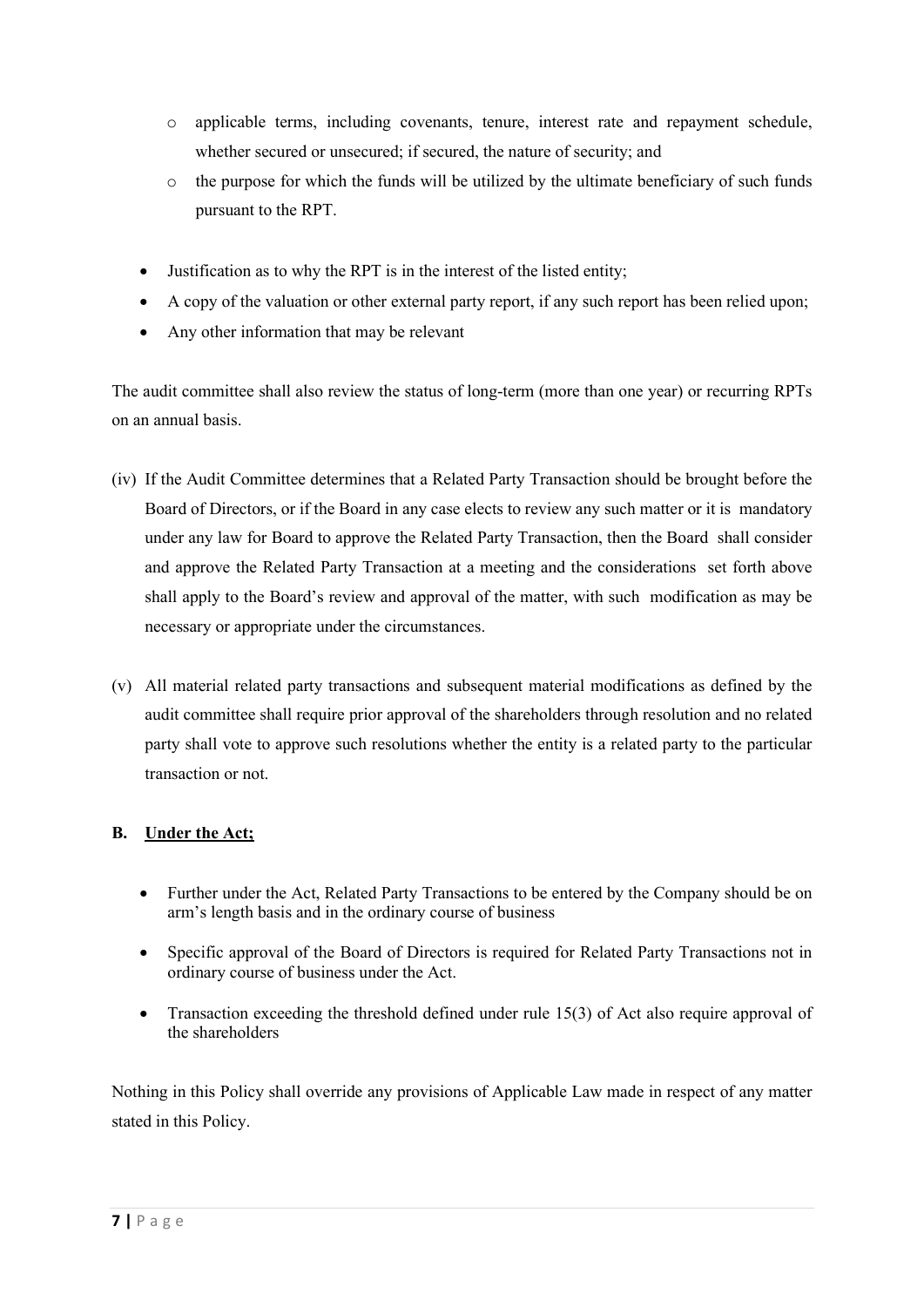#### **6. Related Party Transactions not approved under the Policy**

In the event of entering into a Related Party Transaction with a Related Party that has not been approved under this Policy prior to its consummation, the matter shall be reviewed by the Audit Committee. The Audit Committee shall consider the relevant facts and circumstances regarding the Related Party Transaction, and shall evaluate all options available to the Company, including ratification, revision or termination of the Related Party Transaction.

In any case, where the Audit Committee determines not to ratify a Related Party Transaction that has been commenced without approval, the Audit Committee, as appropriate, may direct additional actions including, but not limited to, immediate discontinuation or rescission of the transaction.

#### **7. Disclosures**

Disclosures regarding related party transactions will be [made in accordan](http://www.hdfc.com/)ce with the Applicable Laws.

#### **8. Policy Review**

This Policy is framed based on the provisions of the Listing Regulations, the Companies Act, 2013 and rules thereunder and other applicable law. In case of any subsequent changes in the provisions of the Listing Regulations or the Companies Act, 2013 and rules thereunder or other applicable law, the relevant amended provisions would prevail over the Policy and the provisions in the Policy would be modified in due course to make it consistent with law.

This Policy shall be reviewed by the Board as and when any changes are to be incorporated in the Policy due to change in applicable laws. or at least once in every three years and updated accordingly.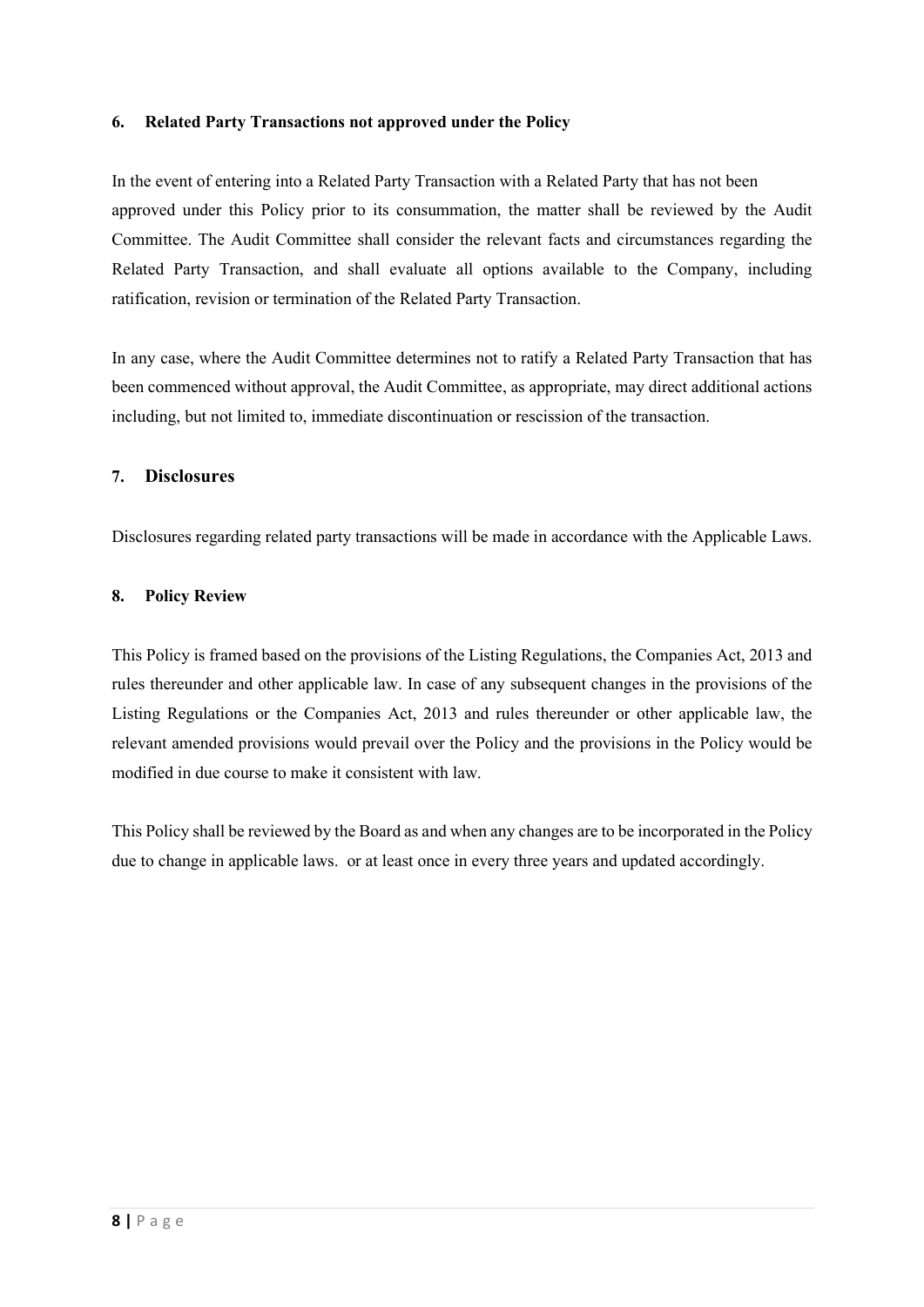# **Annexure 1 – Identification of Related Party**

|                         |                                                                                                                                                                                                                                                                                            | <b>Covered under</b>       |             |             |
|-------------------------|--------------------------------------------------------------------------------------------------------------------------------------------------------------------------------------------------------------------------------------------------------------------------------------------|----------------------------|-------------|-------------|
| Sr.<br>No.              | <b>Relation</b>                                                                                                                                                                                                                                                                            | <b>Companies Act, 2013</b> | Ind-AS $24$ | <b>SEBI</b> |
| $\mathbf{1}$            | A holding company                                                                                                                                                                                                                                                                          | Yes                        | Yes         | Yes         |
| $\overline{2}$          | Fellow subsidiaries                                                                                                                                                                                                                                                                        | Yes                        | Yes         | Yes         |
| $\overline{\mathbf{3}}$ | A<br>subsidiary<br>down<br>company<br>/step<br>subsidiaries                                                                                                                                                                                                                                | Yes                        | Yes         | Yes         |
| $\overline{4}$          | An associate or joint venture of company                                                                                                                                                                                                                                                   | Yes                        | Yes         | Yes         |
| 5                       | An associate or joint venture of subsidiaries                                                                                                                                                                                                                                              | No                         | Yes         | Yes         |
| 6                       | Both entities are joint ventures of the same<br>third party                                                                                                                                                                                                                                | No                         | Yes         | Yes         |
| $\tau$                  | One entity is a joint venture of a third entity<br>and the other entity is an associate of the<br>third entity                                                                                                                                                                             | N <sub>0</sub>             | Yes         | Yes         |
| $\,$ 8 $\,$             | Fellow's Step down subsidiaries                                                                                                                                                                                                                                                            | No                         | Yes         | Yes         |
| 9                       | Director/ Key Managerial Personnel<br>("KMP") of the Company or their relatives<br>or Close members# of the family                                                                                                                                                                         | Yes                        | Yes         | Yes         |
| 10                      | Director or KMP of the Holding Company<br>or their relatives or Close members of the<br>family                                                                                                                                                                                             | Yes                        | Yes         | Yes         |
| 11                      | The entity, or any member of a group of<br>which it is a part, provides key management<br>personnel services to the reporting entity or<br>to the parent of the reporting entity.                                                                                                          | No                         | Yes         | Yes         |
| 12                      | A firm in which a director, manager or his<br>relative is a partner                                                                                                                                                                                                                        | Yes                        | No          | Yes         |
| 13                      | A private company in which a director or<br>manager or his relative is a member or<br>director                                                                                                                                                                                             | Yes                        | No          | Yes         |
| 14                      | A public company in which a director or<br>manager [and holds] is a director or holds<br>along with his relatives more than 2 % of<br>its paid up share capital                                                                                                                            | Yes                        | No          | Yes         |
| 15                      | Anybody corporate whose Board of<br>Directors, managing director or manager is<br>accustomed to act in accordance with the<br>advice, directions or instructions of a<br>director or manager                                                                                               | Yes                        | No          | Yes         |
| 16                      | Any person on whose advice, directions or<br>instructions a director or manager is<br>accustomed to act*                                                                                                                                                                                   | Yes                        | No          | Yes         |
| 17                      | The entity is a post-employment benefit<br>plan for the benefit of employees of either<br>the reporting entity or an entity related to<br>the reporting entity. If the reporting entity<br>is itself such a plan, the sponsoring<br>employers are also related to the reporting<br>entity. | No                         | Yes         | Yes         |
| 18                      | Co-venture in respect of which<br>the<br>reporting enterprise is a joint venture                                                                                                                                                                                                           | No                         | Yes         | Yes         |